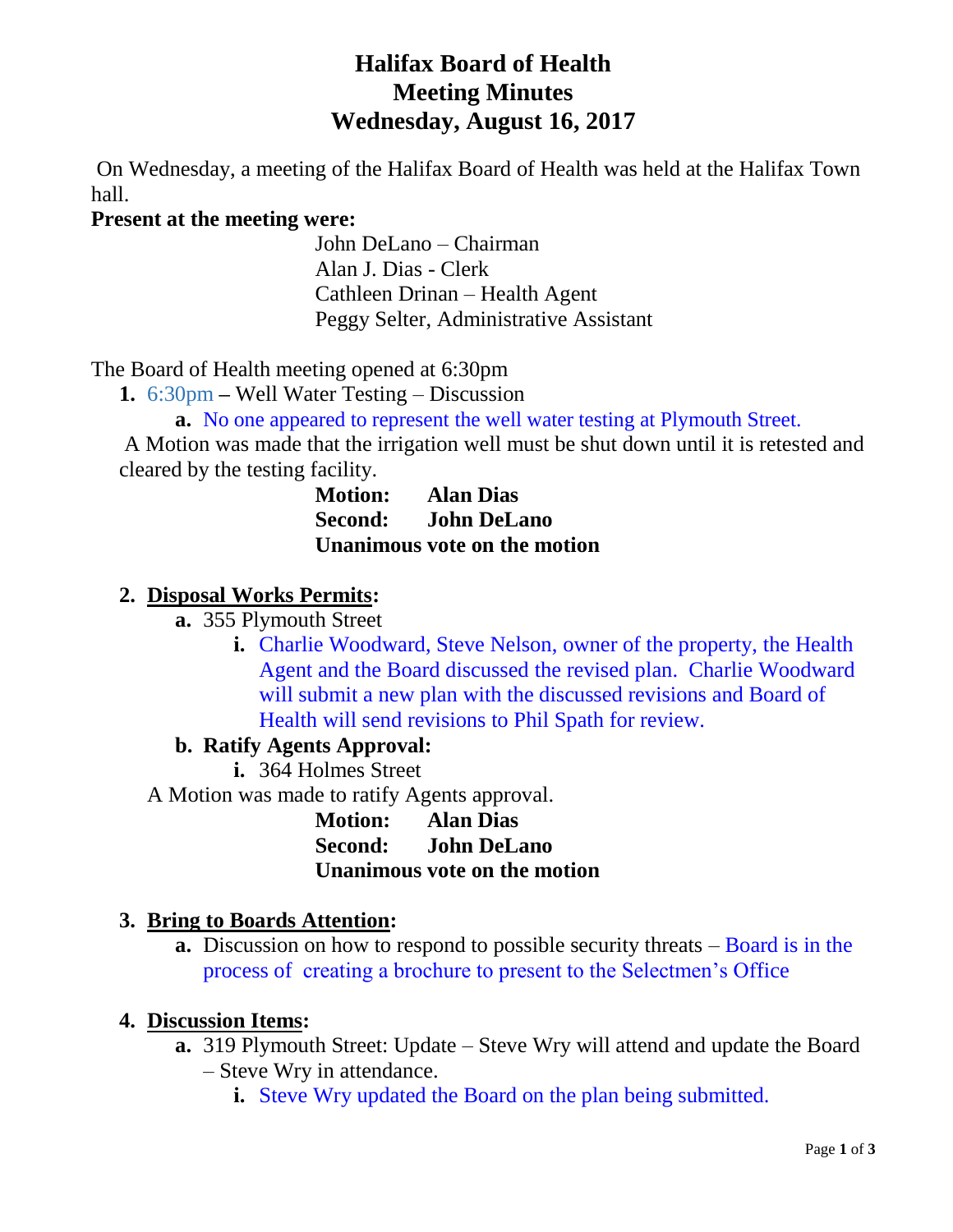A Motion was made that Steve Wry would submit a detail sheet, add an auxiliary tank by the DBox, allow the existing 7000 tanks to remain and owner will sign an operations and maintenance agreement.

# **Motion: Alan Dias Second: John DeLano Unanimous vote on the motion**

# **b. Admin Report: -** Admin Updated Board

- **i.** Site Plan: 934 Plymouth Street
	- **1.** If you have any concerns, comments or questions, please submit them in writing to the BOS by Thursday, August 03, 2017.
		- **a.** Admin. Sent email to Building Department w/the Boards questions.

# **c. Agent Report: -** Agent Updated Board

- **i.** Condo association clean-up idea
- **ii.** Bioclere at Stop & Shop is being monitored
- **iii.** Perc test request
- **iv.** Mobile Home Park
- **v.** 395 Plymouth Street: Update **–** Serve correction order by constable.

# **5. The Following to be signed**:

- **a. Payroll for the Week Ending August 19, 2017 –** Board Approved and Signed
	- **i.** Cathleen Drinan
	- **ii.** Margaret Selter
	- **iii.** Tracy Noland

# **b. Meeting Minutes: –** Board Approved and Signed

**i.** August 02, 2017 Meeting Minutes

### **c. Expense Account# 01-512 – FY 18-03 –** Board Approved and Signed

- **i.** Cathleen Drinan Re-Imbursement of Betterment Notice recording at Plymouth County registry of Deeds for 2 carver Street
- **ii.** SHI International Corp. Invoice# B068854338 HP Elitebook 840 G3 - \$914.00

### **d. Revolving Account# 25-513 – FY 18-03 –** Board Approved and Signed

- **i.** Grady Consulting Invoice# 8771 Plan Review 57 McClelland Road - \$85.00
- ii. Grady Consulting Invoice# 8900 Plan Review 364 Holmes Street - \$85.00
- **iii.** Spath Engineering Invoice# 080717-743 Plan Review 24 Furnace Street - \$85.00